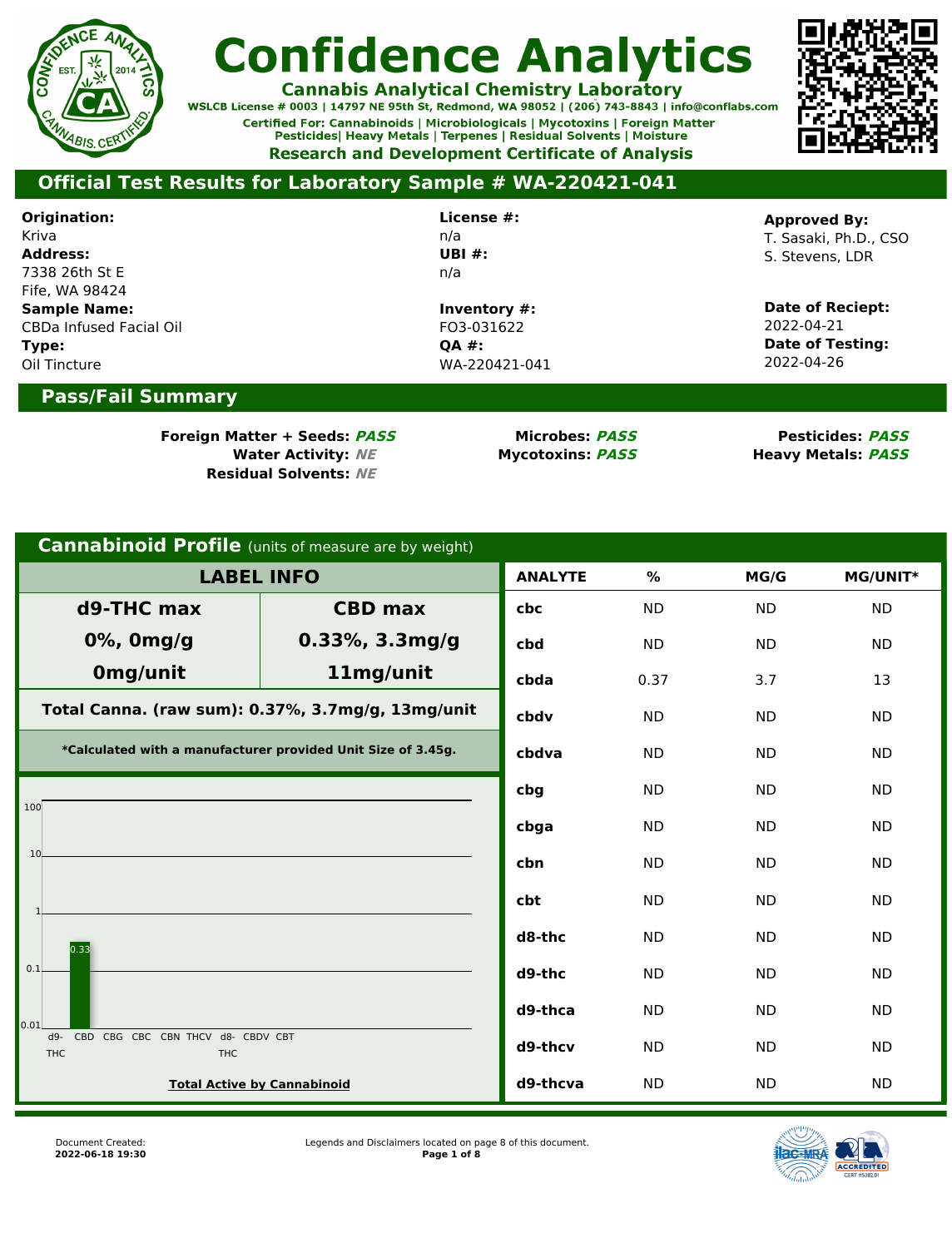

**Cannabis Analytical Chemistry Laboratory**<br>WSLCB License # 0003 | 14797 NE 95th St, Redmond, WA 98052 | (206) 743-8843 | info@conflabs.com Certified For: Cannabinoids | Microbiologicals | Mycotoxins | Foreign Matter Pesticides| Heavy Metals | Terpenes | Residual Solvents | Moisture **Research and Development Certificate of Analysis** 



| Origination:<br>Kriva<br><b>Address:</b><br>7338 26th St E                                |                                                                                                                                        | License #:<br>n/a<br><b>UBI#:</b><br>n/a             |                                                    |                                                | <b>Approved By:</b><br>T. Sasaki, Ph.D., CSO<br>S. Stevens. LDR                    |
|-------------------------------------------------------------------------------------------|----------------------------------------------------------------------------------------------------------------------------------------|------------------------------------------------------|----------------------------------------------------|------------------------------------------------|------------------------------------------------------------------------------------|
| Fife, WA 98424<br><b>Sample Name:</b><br>CBDa Infused Facial Oil<br>Type:<br>Oil Tincture |                                                                                                                                        | Inventory #:<br>FO3-031622<br>QA #:<br>WA-220421-041 |                                                    |                                                | <b>Date of Reciept:</b><br>2022-04-21<br><b>Date of Testing:</b><br>2022-04-26     |
| <b>Terpene Analysis</b>                                                                   |                                                                                                                                        |                                                      |                                                    |                                                |                                                                                    |
|                                                                                           | <b>Top Three Most Abundant Terpenes</b>                                                                                                |                                                      |                                                    |                                                |                                                                                    |
| carene                                                                                    | camphene <sup>1</sup>                                                                                                                  | limonene <sup>1</sup>                                | 86%<br><b>MONO</b><br><b>TERPENES</b>              | $\frac{9\%}{\text{mono}}$<br><b>TERPENOIDS</b> | ND<br>6%<br><b>SESQUI</b><br><b>SESQUI</b><br><b>TERPENES</b><br><b>TERPENOIDS</b> |
| 0.028%                                                                                    | 0.0068%                                                                                                                                | 0.006%                                               |                                                    |                                                |                                                                                    |
|                                                                                           |                                                                                                                                        |                                                      |                                                    | <b>Most Volatile</b>                           | <b>Least Volatile</b>                                                              |
|                                                                                           | Terpene Fingerprint (units in percent by weight)                                                                                       |                                                      |                                                    |                                                |                                                                                    |
|                                                                                           |                                                                                                                                        |                                                      |                                                    |                                                |                                                                                    |
| 10                                                                                        |                                                                                                                                        |                                                      |                                                    |                                                |                                                                                    |
|                                                                                           |                                                                                                                                        |                                                      |                                                    |                                                |                                                                                    |
|                                                                                           |                                                                                                                                        |                                                      |                                                    |                                                |                                                                                    |
|                                                                                           |                                                                                                                                        |                                                      |                                                    |                                                |                                                                                    |
|                                                                                           |                                                                                                                                        |                                                      |                                                    |                                                |                                                                                    |
|                                                                                           |                                                                                                                                        |                                                      |                                                    |                                                |                                                                                    |
| 0.01                                                                                      |                                                                                                                                        |                                                      |                                                    |                                                |                                                                                    |
| 0.001                                                                                     |                                                                                                                                        |                                                      |                                                    |                                                |                                                                                    |
|                                                                                           | 1 2 3 4 5 6 7 8 9 10 11 12 13 14 15 16 17 18 19 20 21 22 23 24 25 26 27 28 29 30 31 32 33 34 35 36 37 38 39 40 41 42 43 44 45 46 47 48 |                                                      |                                                    |                                                |                                                                                    |
| #<br>Name<br><b>ND</b><br>$1$ thujene $3$                                                 | %<br>Name<br>%<br>#<br>13 m-cymene <sup>3</sup> ND                                                                                     | #<br>Name<br>25 terpineol                            | %<br>#<br><b>ND</b>                                | Name<br>37 b-farnesene <sup>3</sup>            | %<br><b>ND</b>                                                                     |
| a-pinene<br><b>ND</b><br>$2^{\circ}$                                                      | 14 eucalyptol ND                                                                                                                       | 26 safranal <sup>3</sup>                             | ND                                                 | 38 a-farnesene <sup>3</sup>                    | ND                                                                                 |
| 3 camphene <sup>3</sup>                                                                   | 15 g-terpinene ND<br>0.0068 <sup>1</sup>                                                                                               | 27 pulegone <sup>3</sup>                             | 39 humulene<br>ND                                  |                                                | <b>ND</b>                                                                          |
| myrcene<br><b>ND</b><br>$\overline{4}$                                                    | $16$ o-cymene $3$ ND                                                                                                                   | 28 carvone <sup>3</sup>                              | <b>ND</b>                                          | 40 a-bulnesene 3<br><b>ND</b>                  |                                                                                    |
| b-pinene<br><b>ND</b><br>5                                                                | 17 terpinolene ND                                                                                                                      | $29$ citral $3$                                      | <b>ND</b>                                          | $41$ a-bisabolene $^3$<br><b>ND</b>            |                                                                                    |
| a-phellandrene <sup>3</sup> ND<br>6                                                       | 18 linalool<br><b>ND</b>                                                                                                               | 30 piperitone 3                                      | <b>ND</b>                                          | 42 b-maaliene 3                                | <b>ND</b>                                                                          |
| 0.028<br>$\overline{ }$<br>carene <sup>3</sup>                                            | 19 fenchone<br><b>ND</b>                                                                                                               | 31 isobornyl acetate <sup>3</sup>                    | <b>ND</b>                                          | 43 selinadiene <sup>3</sup><br><b>ND</b>       |                                                                                    |
| 8 a-terpinene<br><b>ND</b>                                                                | 20 fenchol<br><b>ND</b>                                                                                                                | 32 carvacrol 3                                       | <b>ND</b>                                          | 44 a-maaliene 3                                | <b>ND</b>                                                                          |
| <b>ND</b><br>9 a-ocimene                                                                  | 21 <sub>a</sub> -thujone <sup>3</sup> ND                                                                                               | 33 thymol <sup>3</sup>                               | <b>ND</b><br>$45$ quaiol $3$<br><b>ND</b>          | <b>ND</b>                                      |                                                                                    |
| 10 limonene<br><b>ND</b>                                                                  | 22 isopulegol ND<br>0.006 <sup>1</sup>                                                                                                 | 34 geranyl acetate 3                                 | $46$ cedrol $3$<br>47 bisabolol<br><sup>3</sup> ND | <b>ND</b>                                      | ND                                                                                 |
| 11 p-cymene<br>12 b-ocimene<br><b>ND</b>                                                  | 23 menthone <sup>3</sup> ND<br>$24$ camphor $3$ ND                                                                                     | 35 trans-a-bergamotene<br>36 caryophyllene           | <b>ND</b>                                          | 48 total terpenes 30.041                       |                                                                                    |
|                                                                                           |                                                                                                                                        |                                                      |                                                    |                                                |                                                                                    |

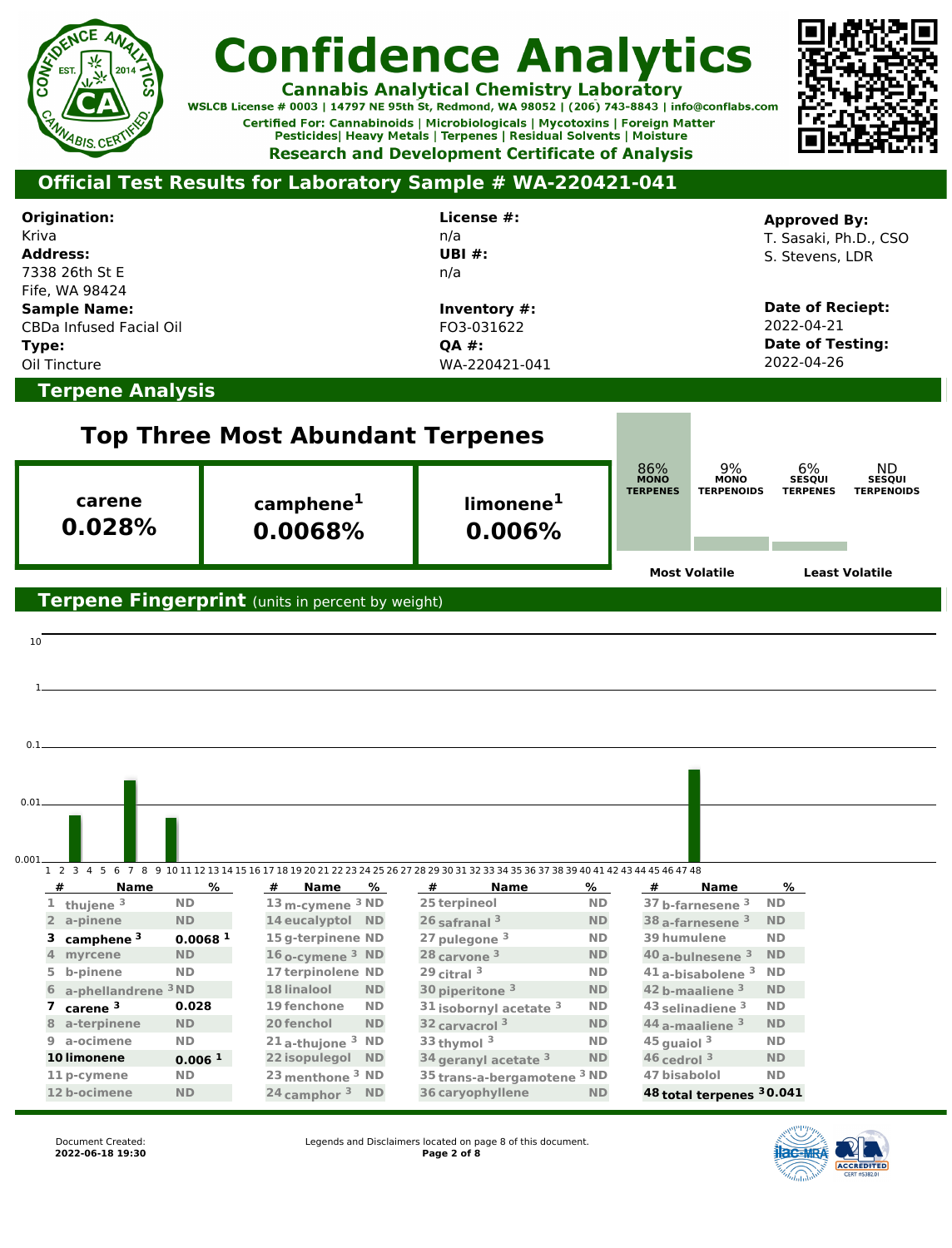

**Cannabis Analytical Chemistry Laboratory**<br>WSLCB License # 0003 | 14797 NE 95th St, Redmond, WA 98052 | (206) 743-8843 | info@conflabs.com Certified For: Cannabinoids | Microbiologicals | Mycotoxins | Foreign Matter Pesticides| Heavy Metals | Terpenes | Residual Solvents | Moisture **Research and Development Certificate of Analysis** 



| Origination:<br>Kriva<br><b>Address:</b><br>7338 26th St E<br>Fife, WA 98424<br><b>Sample Name:</b><br>CBDa Infused Facial Oil<br>Type:<br>Oil Tincture | License #:<br>n/a<br><b>UBI#:</b><br>n/a<br>Inventory #:<br>FO3-031622<br>QA #:<br>WA-220421-041 |               |                     |              |            |           |             |                  | <b>Approved By:</b><br>T. Sasaki, Ph.D., CSO<br>S. Stevens, LDR<br><b>Date of Reciept:</b><br>2022-04-21<br><b>Date of Testing:</b><br>2022-04-26 |  |
|---------------------------------------------------------------------------------------------------------------------------------------------------------|--------------------------------------------------------------------------------------------------|---------------|---------------------|--------------|------------|-----------|-------------|------------------|---------------------------------------------------------------------------------------------------------------------------------------------------|--|
| <b>Analytes</b>                                                                                                                                         |                                                                                                  |               |                     |              |            |           |             |                  |                                                                                                                                                   |  |
| <b>Analyte Name</b>                                                                                                                                     | <b>Analytical Method</b>                                                                         | Concentration | <b>Action Limit</b> | <b>Units</b> | <b>MRL</b> | LOQ       | Pass/Fail   | <b>Test Date</b> |                                                                                                                                                   |  |
| cbc                                                                                                                                                     | Cannabinoids                                                                                     | $<$ MRL       | N/A                 | $\%$         | 0.019      | 0.019     | <b>PASS</b> | 2022-04-26       |                                                                                                                                                   |  |
| cbd                                                                                                                                                     | Cannabinoids                                                                                     | $<$ MRL       | N/A                 | %            | 0.019      | 0.019     | <b>PASS</b> | 2022-04-26       |                                                                                                                                                   |  |
| cbda                                                                                                                                                    | Cannabinoids                                                                                     | 0.37          | N/A                 | %            | 0.019      | 0.019     | <b>PASS</b> | 2022-04-26       |                                                                                                                                                   |  |
| cbdv                                                                                                                                                    | Cannabinoids                                                                                     | $<$ MRL       | N/A                 | $\%$         | 0.019      | 0.019     | <b>PASS</b> | 2022-04-26       |                                                                                                                                                   |  |
| cbdva                                                                                                                                                   | Cannabinoids                                                                                     | $<$ MRL       | N/A                 | %            | 0.019      | 0.019     | <b>PASS</b> | 2022-04-26       |                                                                                                                                                   |  |
| cbg                                                                                                                                                     | Cannabinoids                                                                                     | $<$ MRL       | N/A                 | %            | 0.019      | 0.019     | <b>PASS</b> | 2022-04-26       |                                                                                                                                                   |  |
| cbga                                                                                                                                                    | Cannabinoids                                                                                     | $<$ MRL       | N/A                 | %            | 0.019      | 0.019     | <b>PASS</b> | 2022-04-26       |                                                                                                                                                   |  |
| cbn                                                                                                                                                     | Cannabinoids                                                                                     | $<$ MRL       | N/A                 | $\%$         | 0.019      | 0.019     | <b>PASS</b> | 2022-04-26       |                                                                                                                                                   |  |
| cbt                                                                                                                                                     | Cannabinoids                                                                                     | $<$ MRL       | N/A                 | $\%$         | 0.019      | 0.019     | <b>PASS</b> | 2022-04-26       |                                                                                                                                                   |  |
| d8-thc                                                                                                                                                  | Cannabinoids                                                                                     | $<$ MRL       | N/A                 | %            | 0.019      | 0.019     | <b>PASS</b> | 2022-04-26       |                                                                                                                                                   |  |
| d9-thc                                                                                                                                                  | Cannabinoids                                                                                     | $<$ MRL       | N/A                 | %            | 0.019      | 0.019     | <b>PASS</b> | 2022-04-26       |                                                                                                                                                   |  |
| d9-thca                                                                                                                                                 | Cannabinoids                                                                                     | $<$ MRL       | N/A                 | $\%$         | 0.019      | 0.019     | <b>PASS</b> | 2022-04-26       |                                                                                                                                                   |  |
| d9-thcv                                                                                                                                                 | Cannabinoids                                                                                     | $<$ MRL       | N/A                 | %            | 0.019      | 0.019     | <b>PASS</b> | 2022-04-26       |                                                                                                                                                   |  |
| d9-thcva                                                                                                                                                | Cannabinoids                                                                                     | $<$ MRL       | N/A                 | $\%$         | 0.019      | 0.019     | <b>PASS</b> | 2022-04-26       |                                                                                                                                                   |  |
| raw total cannabinoids                                                                                                                                  | Cannabinoids                                                                                     | 0.37          | N/A                 | $\%$         |            |           | <b>PASS</b> | 2022-04-26       |                                                                                                                                                   |  |
| total active cbd                                                                                                                                        | Cannabinoids                                                                                     | 0.33          | N/A                 | %            |            |           | <b>PASS</b> | 2022-04-26       |                                                                                                                                                   |  |
| total active d9-thc                                                                                                                                     | Cannabinoids                                                                                     | $<$ MRL       | N/A                 | %            |            |           | <b>PASS</b> | 2022-04-26       |                                                                                                                                                   |  |
| btgn                                                                                                                                                    | Microbes                                                                                         | $<$ MRL       | 10000               | CFU/g        | 500        | 500       | <b>PASS</b> | 2022-04-26       |                                                                                                                                                   |  |
| e coli                                                                                                                                                  | Microbes                                                                                         | $<$ MRL       | $\mathbf{1}$        | CFU/g        | $\pmb{0}$  | $\pmb{0}$ | <b>PASS</b> | 2022-04-26       |                                                                                                                                                   |  |
| mold                                                                                                                                                    | Microbes                                                                                         | $<$ MRL       | N/A                 | CFU/g        | 500        | 500       | <b>PASS</b> | 2022-04-26       |                                                                                                                                                   |  |
| salmonella                                                                                                                                              | Microbes                                                                                         | $<$ MRL       | $\mathbf{1}$        | CFU/g        | 0          | 0         | <b>PASS</b> | 2022-04-26       |                                                                                                                                                   |  |
| aflatoxin b1                                                                                                                                            | Mycotoxins                                                                                       | $<$ MRL       | 20                  | ppb          | 5          | 5         | <b>PASS</b> | 2022-04-26       |                                                                                                                                                   |  |
| aflatoxin b2                                                                                                                                            | Mycotoxins                                                                                       | $<$ MRL       | 20                  | ppb          | 5          | 5         | <b>PASS</b> | 2022-04-26       |                                                                                                                                                   |  |
| aflatoxin g1                                                                                                                                            | Mycotoxins                                                                                       | $<$ MRL       | 20                  | ppb          | 5          | 5         | <b>PASS</b> | 2022-04-26       |                                                                                                                                                   |  |
| aflatoxin q2                                                                                                                                            | Mycotoxins                                                                                       | $<$ MRL       | 20                  | ppb          | 5          | 5         | <b>PASS</b> | 2022-04-26       |                                                                                                                                                   |  |
| ochratoxin a                                                                                                                                            | Mycotoxins                                                                                       | $<$ MRL       | 20                  | ppb          | 10         | 10        | <b>PASS</b> | 2022-04-26       |                                                                                                                                                   |  |
| total aflatoxins                                                                                                                                        | Mycotoxins                                                                                       | $<$ MRL       | 20                  | ppb          |            |           | <b>PASS</b> | 2022-04-26       |                                                                                                                                                   |  |
| a-bisabolene <sup>3</sup>                                                                                                                               | Terpenes                                                                                         | $<$ MRL       | N/A                 | ppm          | 39         | 77        | <b>PASS</b> | 2022-04-26       |                                                                                                                                                   |  |
| a-bulnesene <sup>3</sup>                                                                                                                                | Terpenes                                                                                         | $<$ MRL       | N/A                 | ppm          | 39         | 77        | <b>PASS</b> | 2022-04-26       |                                                                                                                                                   |  |
| a-farnesene <sup>3</sup>                                                                                                                                | Terpenes                                                                                         | $<$ MRL       | N/A                 | ppm          | 39         | 77        | <b>PASS</b> | 2022-04-26       |                                                                                                                                                   |  |
| a-maaliene <sup>3</sup>                                                                                                                                 | Terpenes                                                                                         | $<$ MRL       | N/A                 | ppm          | 39         | 77        | <b>PASS</b> | 2022-04-26       |                                                                                                                                                   |  |
| a-ocimene                                                                                                                                               | Terpenes                                                                                         | $<$ MRL       | N/A                 | ppm          | 39         | 77        | <b>PASS</b> | 2022-04-26       |                                                                                                                                                   |  |
| a-phellandrene <sup>3</sup>                                                                                                                             | Terpenes                                                                                         | $<$ MRL       | N/A                 | ppm          | 39         | 77        | <b>PASS</b> | 2022-04-26       |                                                                                                                                                   |  |

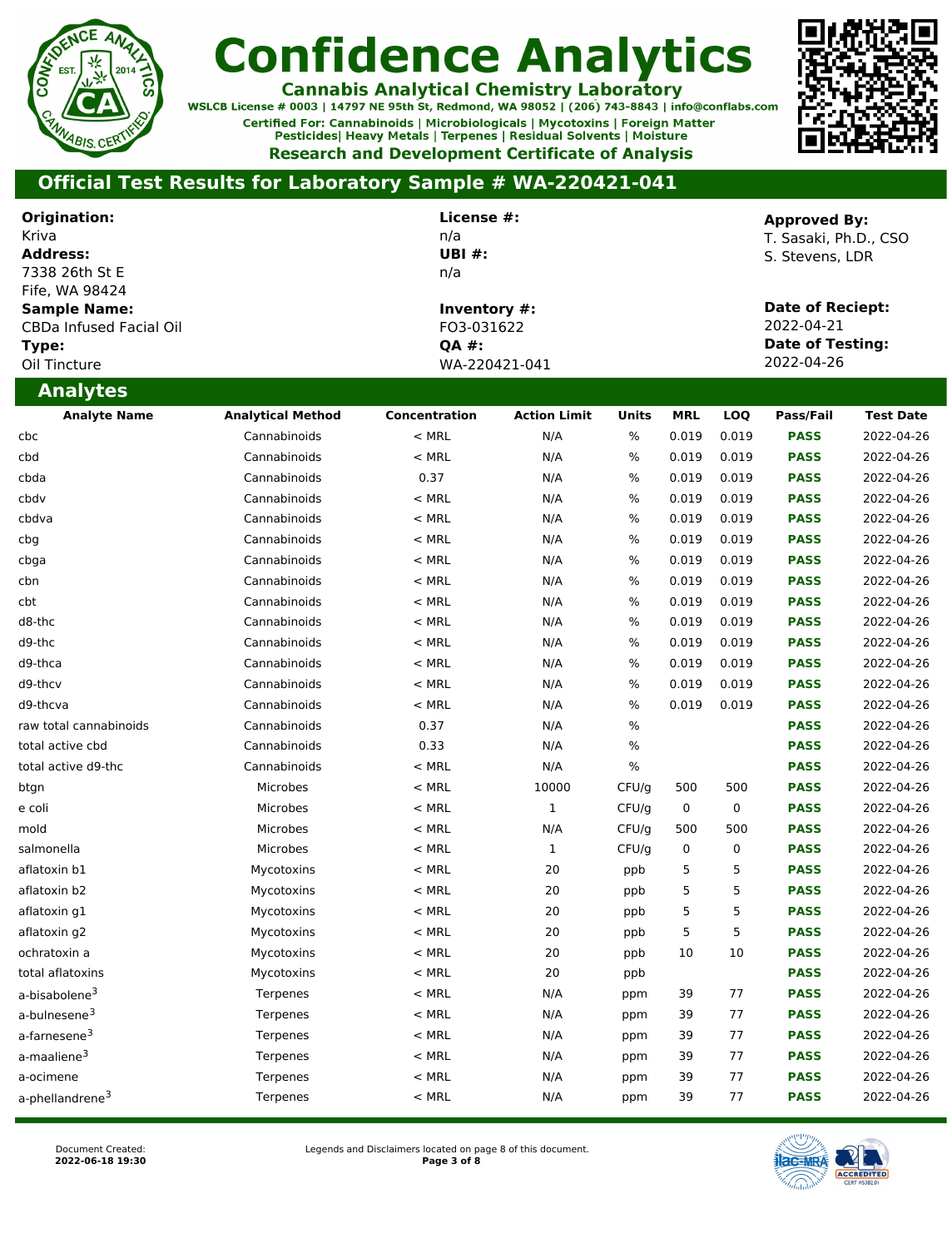

**Cannabis Analytical Chemistry Laboratory**<br>WSLCB License # 0003 | 14797 NE 95th St, Redmond, WA 98052 | (206) 743-8843 | info@conflabs.com Certified For: Cannabinoids | Microbiologicals | Mycotoxins | Foreign Matter Pesticides| Heavy Metals | Terpenes | Residual Solvents | Moisture **Research and Development Certificate of Analysis** 



| Origination:<br>Kriva<br><b>Address:</b><br>7338 26th St E                                |                          | License #:<br>n/a<br><b>UBI#:</b><br>n/a |                               |              |            |     | <b>Approved By:</b><br>T. Sasaki, Ph.D., CSO<br>S. Stevens, LDR         |                  |
|-------------------------------------------------------------------------------------------|--------------------------|------------------------------------------|-------------------------------|--------------|------------|-----|-------------------------------------------------------------------------|------------------|
| Fife, WA 98424<br><b>Sample Name:</b><br>CBDa Infused Facial Oil<br>Type:<br>Oil Tincture |                          | FO3-031622<br>QA #:                      | Inventory #:<br>WA-220421-041 |              |            |     | Date of Reciept:<br>2022-04-21<br><b>Date of Testing:</b><br>2022-04-26 |                  |
| <b>Analytes</b>                                                                           |                          |                                          |                               |              |            |     |                                                                         |                  |
| <b>Analyte Name</b>                                                                       | <b>Analytical Method</b> | Concentration                            | <b>Action Limit</b>           | <b>Units</b> | <b>MRL</b> | LOQ | Pass/Fail                                                               | <b>Test Date</b> |
| a-pinene                                                                                  | Terpenes                 | $<$ MRL                                  | N/A                           | ppm          | 39         | 77  | <b>PASS</b>                                                             | 2022-04-26       |
| a-terpinene                                                                               | Terpenes                 | $<$ MRL                                  | N/A                           | ppm          | 39         | 77  | <b>PASS</b>                                                             | 2022-04-26       |
| a-thujone <sup>3</sup>                                                                    | Terpenes                 | $<$ MRL                                  | N/A                           | ppm          | 39         | 77  | <b>PASS</b>                                                             | 2022-04-26       |
| b-farnesene <sup>3</sup>                                                                  | Terpenes                 | $<$ MRL                                  | N/A                           | ppm          | 39         | 77  | <b>PASS</b>                                                             | 2022-04-26       |
| b-maaliene <sup>3</sup>                                                                   | Terpenes                 | $<$ MRL                                  | N/A                           | ppm          | 39         | 77  | <b>PASS</b>                                                             | 2022-04-26       |
| b-ocimene                                                                                 | Terpenes                 | $<$ MRL                                  | N/A                           | ppm          | 39         | 77  | <b>PASS</b>                                                             | 2022-04-26       |
| b-pinene                                                                                  | Terpenes                 | $<$ MRL                                  | N/A                           | ppm          | 39         | 77  | <b>PASS</b>                                                             | 2022-04-26       |
| bisabolol                                                                                 | Terpenes                 | $<$ MRL                                  | N/A                           | ppm          | 39         | 77  | <b>PASS</b>                                                             | 2022-04-26       |
| camphene <sup>3</sup>                                                                     | Terpenes                 | $68^{1}$                                 | N/A                           | ppm          | 39         | 77  | <b>PASS</b>                                                             | 2022-04-26       |
| camphor <sup>3</sup>                                                                      | Terpenes                 | $<$ MRL                                  | N/A                           | ppm          | 39         | 77  | <b>PASS</b>                                                             | 2022-04-26       |
| carene <sup>3</sup>                                                                       | Terpenes                 | 280                                      | N/A                           | ppm          | 39         | 77  | <b>PASS</b>                                                             | 2022-04-26       |
| carvacrol <sup>3</sup>                                                                    | Terpenes                 | $<$ MRL                                  | N/A                           | ppm          | 39         | 77  | <b>PASS</b>                                                             | 2022-04-26       |
| carvone <sup>3</sup>                                                                      | Terpenes                 | $<$ MRL                                  | N/A                           | ppm          | 39         | 77  | <b>PASS</b>                                                             | 2022-04-26       |
| caryophyllene                                                                             | Terpenes                 | $<$ MRL                                  | N/A                           | ppm          | 39         | 77  | <b>PASS</b>                                                             | 2022-04-26       |
| cedrol <sup>3</sup>                                                                       | Terpenes                 | $<$ MRL                                  | N/A                           | ppm          | 39         | 77  | <b>PASS</b>                                                             | 2022-04-26       |
| citral <sup>3</sup>                                                                       | Terpenes                 | $<$ MRL                                  | N/A                           | ppm          | 39         | 77  | <b>PASS</b>                                                             | 2022-04-26       |
| eucalyptol                                                                                | Terpenes                 | $<$ MRL                                  | N/A                           | ppm          | 39         | 77  | <b>PASS</b>                                                             | 2022-04-26       |
| fenchol                                                                                   | Terpenes                 | $<$ MRL                                  | N/A                           | ppm          | 39         | 77  | <b>PASS</b>                                                             | 2022-04-26       |
| fenchone                                                                                  | Terpenes                 | $<$ MRL                                  | N/A                           | ppm          | 39         | 77  | <b>PASS</b>                                                             | 2022-04-26       |
| g-terpinene                                                                               | Terpenes                 | $<$ MRL                                  | N/A                           | ppm          | 39         | 77  | <b>PASS</b>                                                             | 2022-04-26       |
| geranyl acetate <sup>3</sup>                                                              | Terpenes                 | $<$ MRL                                  | N/A                           | ppm          | 39         | 77  | <b>PASS</b>                                                             | 2022-04-26       |
| $g$ uaiol $^3$                                                                            | Terpenes                 | $<$ MRL                                  | N/A                           | ppm          | 39         | 77  | <b>PASS</b>                                                             | 2022-04-26       |
| humulene                                                                                  | Terpenes                 | $<$ MRL                                  | N/A                           | ppm          | 39         | 77  | <b>PASS</b>                                                             | 2022-04-26       |
| isobornyl acetate <sup>3</sup>                                                            | Terpenes                 | $<$ MRL                                  | N/A                           | ppm          | 39         | 77  | <b>PASS</b>                                                             | 2022-04-26       |
| isopulegol                                                                                | Terpenes                 | $<$ MRL                                  | N/A                           | ppm          | 39         | 77  | <b>PASS</b>                                                             | 2022-04-26       |
| limonene                                                                                  | Terpenes                 | $60^{1}$                                 | N/A                           | ppm          | 39         | 77  | <b>PASS</b>                                                             | 2022-04-26       |
| linalool                                                                                  | Terpenes                 | $<$ MRL                                  | N/A                           | ppm          | 39         | 77  | <b>PASS</b>                                                             | 2022-04-26       |
| m-cymene <sup>3</sup>                                                                     | Terpenes                 | $<$ MRL                                  | N/A                           | ppm          | 39         | 77  | <b>PASS</b>                                                             | 2022-04-26       |
| menthone <sup>3</sup>                                                                     | Terpenes                 | $<$ MRL                                  | N/A                           | ppm          | 39         | 77  | <b>PASS</b>                                                             | 2022-04-26       |
| myrcene                                                                                   | Terpenes                 | $<$ MRL                                  | N/A                           | ppm          | 39         | 77  | <b>PASS</b>                                                             | 2022-04-26       |
| o-cymene <sup>3</sup>                                                                     | Terpenes                 | $<$ MRL                                  | N/A                           | ppm          | 39         | 77  | <b>PASS</b>                                                             | 2022-04-26       |
| p-cymene                                                                                  | Terpenes                 | $<$ MRL                                  | N/A                           | ppm          | 39         | 77  | <b>PASS</b>                                                             | 2022-04-26       |
| piperitone <sup>3</sup>                                                                   | Terpenes                 | $<$ MRL                                  | N/A                           | ppm          | 39         | 77  | <b>PASS</b>                                                             | 2022-04-26       |

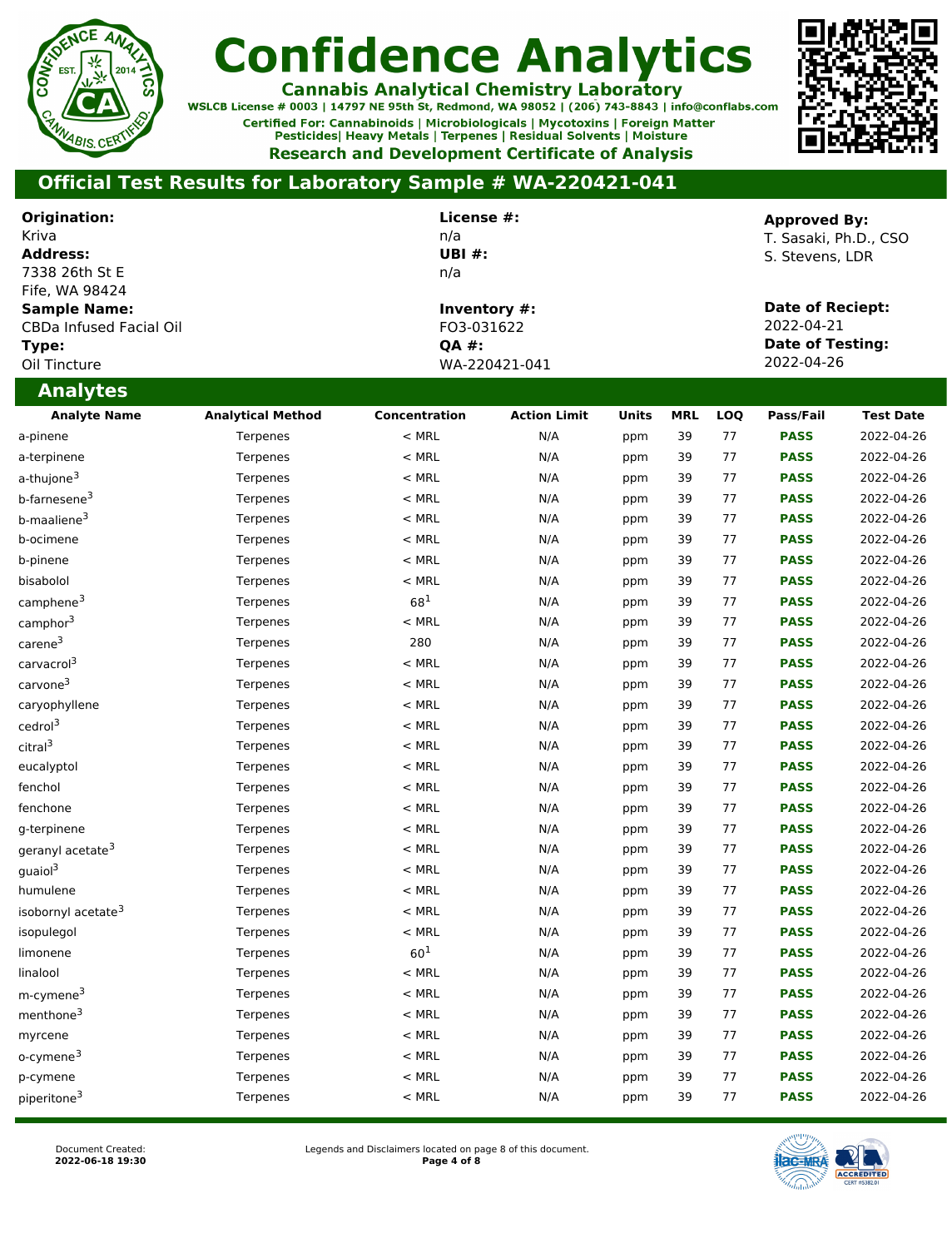

**Cannabis Analytical Chemistry Laboratory**<br>WSLCB License # 0003 | 14797 NE 95th St, Redmond, WA 98052 | (206) 743-8843 | info@conflabs.com Certified For: Cannabinoids | Microbiologicals | Mycotoxins | Foreign Matter Pesticides| Heavy Metals | Terpenes | Residual Solvents | Moisture **Research and Development Certificate of Analysis** 



| Origination:<br>Kriva<br><b>Address:</b><br>7338 26th St E<br>Fife, WA 98424<br><b>Sample Name:</b><br>CBDa Infused Facial Oil<br>Type:<br>Oil Tincture | License #:<br>n/a<br>UBI $#$ :<br>n/a<br>Inventory #:<br>FO3-031622<br><b>QA #:</b><br>WA-220421-041 |               |                     |       |            | <b>Approved By:</b><br>T. Sasaki, Ph.D., CSO<br>S. Stevens, LDR<br>Date of Reciept:<br>2022-04-21<br><b>Date of Testing:</b><br>2022-04-26 |             |                  |
|---------------------------------------------------------------------------------------------------------------------------------------------------------|------------------------------------------------------------------------------------------------------|---------------|---------------------|-------|------------|--------------------------------------------------------------------------------------------------------------------------------------------|-------------|------------------|
| <b>Analytes</b>                                                                                                                                         |                                                                                                      |               |                     |       |            |                                                                                                                                            |             |                  |
| <b>Analyte Name</b>                                                                                                                                     | <b>Analytical Method</b>                                                                             | Concentration | <b>Action Limit</b> | Units | <b>MRL</b> | LOQ                                                                                                                                        | Pass/Fail   | <b>Test Date</b> |
| pulegone <sup>3</sup>                                                                                                                                   | Terpenes                                                                                             | $<$ MRL       | N/A                 | ppm   | 39         | 77                                                                                                                                         | <b>PASS</b> | 2022-04-26       |
| safranal <sup>3</sup>                                                                                                                                   | Terpenes                                                                                             | $<$ MRL       | N/A                 | ppm   | 39         | 77                                                                                                                                         | <b>PASS</b> | 2022-04-26       |
| selinadiene <sup>3</sup>                                                                                                                                | Terpenes                                                                                             | $<$ MRL       | N/A                 | ppm   | 39         | 77                                                                                                                                         | <b>PASS</b> | 2022-04-26       |
| terpineol                                                                                                                                               | Terpenes                                                                                             | $<$ MRL       | N/A                 | ppm   | 39         | 77                                                                                                                                         | <b>PASS</b> | 2022-04-26       |
| terpinolene                                                                                                                                             | Terpenes                                                                                             | $<$ MRL       | N/A                 | ppm   | 39         | 77                                                                                                                                         | <b>PASS</b> | 2022-04-26       |
| thujene <sup>3</sup>                                                                                                                                    | Terpenes                                                                                             | $<$ MRL       | N/A                 | ppm   | 39         | 77                                                                                                                                         | <b>PASS</b> | 2022-04-26       |
| thymol <sup>3</sup>                                                                                                                                     | Terpenes                                                                                             | $<$ MRL       | N/A                 | ppm   | 39         | 77                                                                                                                                         | <b>PASS</b> | 2022-04-26       |
| total terpenes <sup>3</sup>                                                                                                                             | Terpenes                                                                                             | 410           | N/A                 | ppm   |            |                                                                                                                                            | <b>PASS</b> | 2022-04-26       |
| trans-a-bergamotene <sup>3</sup>                                                                                                                        | Terpenes                                                                                             | $<$ MRL       | N/A                 | ppm   | 39         | 77                                                                                                                                         | <b>PASS</b> | 2022-04-26       |
| acephate                                                                                                                                                | LC Pesticides                                                                                        | $<$ MRL       | 0.4                 | ppm   | 0.032      | 0.063                                                                                                                                      | <b>PASS</b> | 2022-04-26       |
| acequinocyl <sup>3</sup>                                                                                                                                | LC Pesticides                                                                                        | $<$ MRL       | $\overline{2}$      | ppm   | 1.6        | 1.6                                                                                                                                        | <b>PASS</b> | 2022-04-26       |
| acetamiprid                                                                                                                                             | LC Pesticides                                                                                        | $<$ MRL       | 0.2                 | ppm   | 0.032      | 0.063                                                                                                                                      | <b>PASS</b> | 2022-04-26       |
| aldicarb                                                                                                                                                | <b>LC Pesticides</b>                                                                                 | $<$ MRL       | 0.4                 | ppm   | 0.032      | 0.063                                                                                                                                      | <b>PASS</b> | 2022-04-26       |
| avermectin b1a                                                                                                                                          | <b>LC Pesticides</b>                                                                                 | $<$ MRL       | 0.5                 | ppm   | 0.16       | 0.16                                                                                                                                       | <b>PASS</b> | 2022-04-26       |
| avermectin b1b <sup>3</sup>                                                                                                                             | LC Pesticides                                                                                        | $<$ MRL       | 0.5                 | ppm   | 0.16       | 0.16                                                                                                                                       | <b>PASS</b> | 2022-04-26       |
| azoxystrobin                                                                                                                                            | LC Pesticides                                                                                        | $<$ MRL       | 0.2                 | ppm   | 0.032      | 0.063                                                                                                                                      | <b>PASS</b> | 2022-04-26       |
| bifenazate                                                                                                                                              | <b>LC Pesticides</b>                                                                                 | $<$ MRL       | 0.2                 | ppm   | 0.032      | 0.063                                                                                                                                      | <b>PASS</b> | 2022-04-26       |
| bifenthrin                                                                                                                                              | <b>LC Pesticides</b>                                                                                 | $<$ MRL       | 0.2                 | ppm   | 0.032      | 0.063                                                                                                                                      | <b>PASS</b> | 2022-04-26       |
| boscalid                                                                                                                                                | <b>LC Pesticides</b>                                                                                 | $<$ MRL       | 0.4                 | ppm   | 0.032      | 0.063                                                                                                                                      | <b>PASS</b> | 2022-04-26       |
| carbaryl                                                                                                                                                | <b>LC Pesticides</b>                                                                                 | $<$ MRL       | 0.2                 | ppm   | 0.032      | 0.063                                                                                                                                      | <b>PASS</b> | 2022-04-26       |
| carbofuran                                                                                                                                              | <b>LC Pesticides</b>                                                                                 | $<$ MRL       | 0.2                 | ppm   | 0.032      | 0.063                                                                                                                                      | <b>PASS</b> | 2022-04-26       |
| chlorantraniliprole                                                                                                                                     | LC Pesticides                                                                                        | $<$ MRL       | 0.2                 | ppm   | 0.1        | 0.063                                                                                                                                      | <b>PASS</b> | 2022-04-26       |
| chlormequat                                                                                                                                             | LC Pesticides                                                                                        | $<$ MRL       | 0.1                 | ppm   | 0.032      | 0.063                                                                                                                                      | <b>PASS</b> | 2022-04-26       |
| chlorpyrifos                                                                                                                                            | LC Pesticides                                                                                        | $<$ MRL       | 0.2                 | ppm   | 0.032      | 0.063                                                                                                                                      | <b>PASS</b> | 2022-04-26       |
| cinerin i <sup>3</sup>                                                                                                                                  | <b>LC Pesticides</b>                                                                                 | $<$ MRL       | $1\,$               | ppm   | 0.032      | 0.063                                                                                                                                      | <b>PASS</b> | 2022-04-26       |
| cis-permethrin                                                                                                                                          | <b>LC Pesticides</b>                                                                                 | $<$ MRL       | 0.2                 | ppm   | 0.032      | 0.032                                                                                                                                      | <b>PASS</b> | 2022-04-26       |
| clofentezine                                                                                                                                            | <b>LC Pesticides</b>                                                                                 | $<$ MRL       | 0.2                 | ppm   | 0.032      | 0.063                                                                                                                                      | <b>PASS</b> | 2022-04-26       |
| daminozide                                                                                                                                              | LC Pesticides                                                                                        | $<$ MRL       | $\mathbf{1}$        | ppm   | 0.13       | 0.25                                                                                                                                       | <b>PASS</b> | 2022-04-26       |
| diazinon                                                                                                                                                | LC Pesticides                                                                                        | $<$ MRL       | 0.2                 | ppm   | 0.032      | 0.063                                                                                                                                      | <b>PASS</b> | 2022-04-26       |
| dichlorvos                                                                                                                                              | <b>LC Pesticides</b>                                                                                 | $<$ MRL       | 0.1                 | ppm   | 0.032      | 0.063                                                                                                                                      | <b>PASS</b> | 2022-04-26       |
| dimethoate                                                                                                                                              | <b>LC Pesticides</b>                                                                                 | $<$ MRL       | 0.2                 | ppm   | 0.032      | 0.063                                                                                                                                      | <b>PASS</b> | 2022-04-26       |
| ethoprophos                                                                                                                                             | <b>LC Pesticides</b>                                                                                 | $<$ MRL       | 0.2                 | ppm   | 0.032      | 0.063                                                                                                                                      | <b>PASS</b> | 2022-04-26       |
| etofenprox                                                                                                                                              | <b>LC Pesticides</b>                                                                                 | $<$ MRL       | 0.4                 | ppm   | 0.032      | 0.063                                                                                                                                      | <b>PASS</b> | 2022-04-26       |

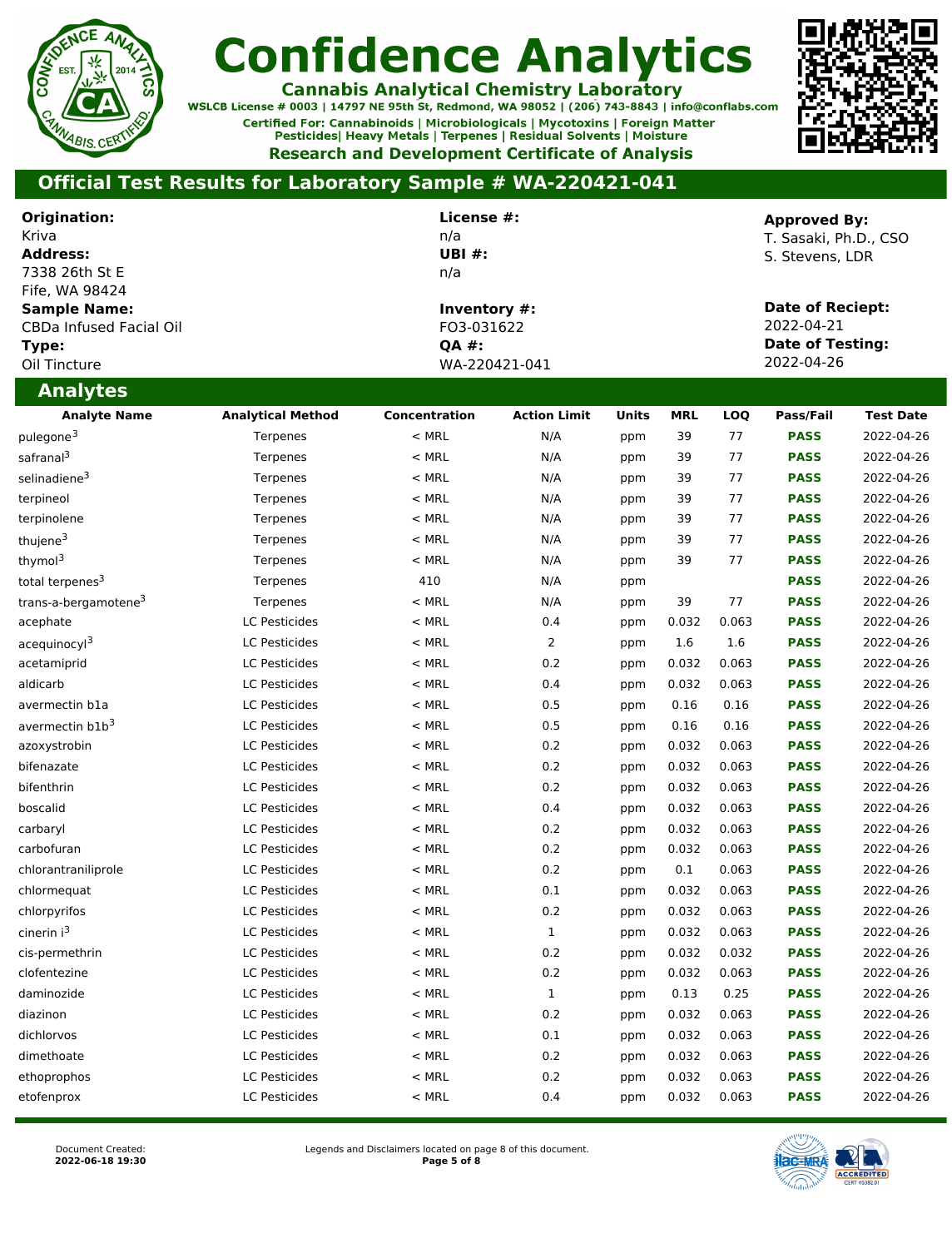

**Cannabis Analytical Chemistry Laboratory**<br>WSLCB License # 0003 | 14797 NE 95th St, Redmond, WA 98052 | (206) 743-8843 | info@conflabs.com Certified For: Cannabinoids | Microbiologicals | Mycotoxins | Foreign Matter Pesticides| Heavy Metals | Terpenes | Residual Solvents | Moisture **Research and Development Certificate of Analysis** 



| Origination:                          |                          | License #:    |                     |       |            |       | <b>Approved By:</b>     |                  |
|---------------------------------------|--------------------------|---------------|---------------------|-------|------------|-------|-------------------------|------------------|
| Kriva                                 |                          | n/a           |                     |       |            |       | T. Sasaki, Ph.D., CSO   |                  |
| <b>Address:</b>                       |                          | <b>UBI#:</b>  |                     |       |            |       | S. Stevens, LDR         |                  |
| 7338 26th St E                        |                          | n/a           |                     |       |            |       |                         |                  |
| Fife, WA 98424<br><b>Sample Name:</b> |                          |               | Inventory #:        |       |            |       | <b>Date of Reciept:</b> |                  |
| CBDa Infused Facial Oil               |                          | FO3-031622    |                     |       |            |       | 2022-04-21              |                  |
| Type:                                 |                          | <b>QA #:</b>  |                     |       |            |       | <b>Date of Testing:</b> |                  |
| Oil Tincture                          |                          |               | WA-220421-041       |       |            |       | 2022-04-26              |                  |
| <b>Analytes</b>                       |                          |               |                     |       |            |       |                         |                  |
| <b>Analyte Name</b>                   | <b>Analytical Method</b> | Concentration | <b>Action Limit</b> | Units | <b>MRL</b> | LOQ   | Pass/Fail               | <b>Test Date</b> |
| etoxazole                             | <b>LC Pesticides</b>     | $<$ MRL       | 0.2                 | ppm   | 0.032      | 0.063 | <b>PASS</b>             | 2022-04-26       |
| fenoxycarb                            | <b>LC Pesticides</b>     | $<$ MRL       | 0.2                 | ppm   | 0.032      | 0.063 | <b>PASS</b>             | 2022-04-26       |
| fenpyroximate                         | LC Pesticides            | $<$ MRL       | 0.4                 | ppm   | 0.032      | 0.063 | <b>PASS</b>             | 2022-04-26       |
| fipronil                              | <b>LC Pesticides</b>     | $<$ MRL       | 0.4                 | ppm   | 0.032      | 0.063 | <b>PASS</b>             | 2022-04-26       |
| flonicamid                            | <b>LC Pesticides</b>     | $<$ MRL       | $\mathbf 1$         | ppm   | 0.032      | 0.13  | <b>PASS</b>             | 2022-04-26       |
| fludioxonil                           | <b>LC Pesticides</b>     | $<$ MRL       | 0.4                 | ppm   | 0.032      | 0.063 | <b>PASS</b>             | 2022-04-26       |
| hexythiazox                           | <b>LC Pesticides</b>     | $<$ MRL       | $\mathbf 1$         | ppm   | 0.032      | 0.063 | <b>PASS</b>             | 2022-04-26       |
| imazalil                              | <b>LC Pesticides</b>     | $<$ MRL       | 0.2                 | ppm   | 0.032      | 0.063 | <b>PASS</b>             | 2022-04-26       |
| imidacloprid                          | <b>LC Pesticides</b>     | $<$ MRL       | 0.4                 | ppm   | 0.032      | 0.063 | <b>PASS</b>             | 2022-04-26       |
| jasmolin i <sup>3</sup>               | <b>LC Pesticides</b>     | $<$ MRL       | $\mathbf 1$         | ppm   | 0.16       | 0.25  | <b>PASS</b>             | 2022-04-26       |
| kresoxim-methyl                       | <b>LC Pesticides</b>     | $<$ MRL       | 0.4                 | ppm   | 0.032      | 0.063 | <b>PASS</b>             | 2022-04-26       |
| malathion                             | <b>LC Pesticides</b>     | $<$ MRL       | 0.2                 | ppm   | 0.032      | 0.063 | <b>PASS</b>             | 2022-04-26       |
| metalaxyl                             | LC Pesticides            | $<$ MRL       | 0.2                 | ppm   | 0.032      | 0.063 | <b>PASS</b>             | 2022-04-26       |
| methiocarb                            | <b>LC Pesticides</b>     | $<$ MRL       | 0.2                 | ppm   | 0.032      | 0.063 | <b>PASS</b>             | 2022-04-26       |
| methomyl                              | <b>LC Pesticides</b>     | $<$ MRL       | 0.4                 | ppm   | 0.032      | 0.063 | <b>PASS</b>             | 2022-04-26       |
| myclobutanil                          | <b>LC Pesticides</b>     | $<$ MRL       | 0.2                 | ppm   | 0.032      | 0.063 | <b>PASS</b>             | 2022-04-26       |
| naled                                 | <b>LC Pesticides</b>     | $<$ MRL       | 0.5                 | ppm   | 0.032      | 0.063 | <b>PASS</b>             | 2022-04-26       |
| oxamyl                                | <b>LC Pesticides</b>     | $<$ MRL       | $\mathbf{1}$        | ppm   | 0.032      | 0.063 | <b>PASS</b>             | 2022-04-26       |
| paclobutrazol                         | <b>LC Pesticides</b>     | $<$ MRL       | 0.4                 | ppm   | 0.032      | 0.063 | <b>PASS</b>             | 2022-04-26       |
| phosmet                               | <b>LC Pesticides</b>     | $<$ MRL       | 0.2                 | ppm   | 0.032      | 0.063 | <b>PASS</b>             | 2022-04-26       |
| piperonyl butoxide                    | <b>LC Pesticides</b>     | $<$ MRL       | $\overline{2}$      | ppm   | 0.032      | 0.063 | <b>PASS</b>             | 2022-04-26       |
| prallethrin                           | <b>LC Pesticides</b>     | $<$ MRL       | 0.2                 | ppm   | 0.032      | 0.063 | <b>PASS</b>             | 2022-04-26       |
| propiconazole                         | <b>LC Pesticides</b>     | $<$ MRL       | 0.4                 | ppm   | 0.032      | 0.063 | <b>PASS</b>             | 2022-04-26       |
| propoxur                              | <b>LC Pesticides</b>     | $<$ MRL       | 0.2                 | ppm   | 0.032      | 0.063 | <b>PASS</b>             | 2022-04-26       |
| pyrethrin i                           | <b>LC Pesticides</b>     | $<$ MRL       | $\mathbf 1$         | ppm   | 0.13       | 0.25  | <b>PASS</b>             | 2022-04-26       |
| pyridaben                             | <b>LC Pesticides</b>     | $<$ MRL       | 0.2                 | ppm   | 0.032      | 0.063 | <b>PASS</b>             | 2022-04-26       |
| spinosad a                            | <b>LC Pesticides</b>     | $<$ MRL       | 0.2                 | ppm   | 0.032      | 0.063 | <b>PASS</b>             | 2022-04-26       |
| spinosad d                            | <b>LC Pesticides</b>     | $<$ MRL       | 0.2                 | ppm   | 0.032      | 0.063 | <b>PASS</b>             | 2022-04-26       |
| spiromesifen                          | <b>LC Pesticides</b>     | $<$ MRL       | 0.2                 | ppm   | 0.032      | 0.063 | <b>PASS</b>             | 2022-04-26       |
| spirotetramat                         | <b>LC Pesticides</b>     | $<$ MRL       | 0.2                 | ppm   | 0.032      | 0.063 | <b>PASS</b>             | 2022-04-26       |
| spiroxamine                           | LC Pesticides            | $<$ MRL       | 0.4                 | ppm   | 0.032      | 0.063 | <b>PASS</b>             | 2022-04-26       |
| tebuconazole                          | <b>LC Pesticides</b>     | $<$ MRL       | 0.4                 | ppm   | 0.032      | 0.063 | <b>PASS</b>             | 2022-04-26       |
| thiacloprid                           | <b>LC Pesticides</b>     | $<$ MRL       | 0.2                 | ppm   | 0.032      | 0.063 | <b>PASS</b>             | 2022-04-26       |

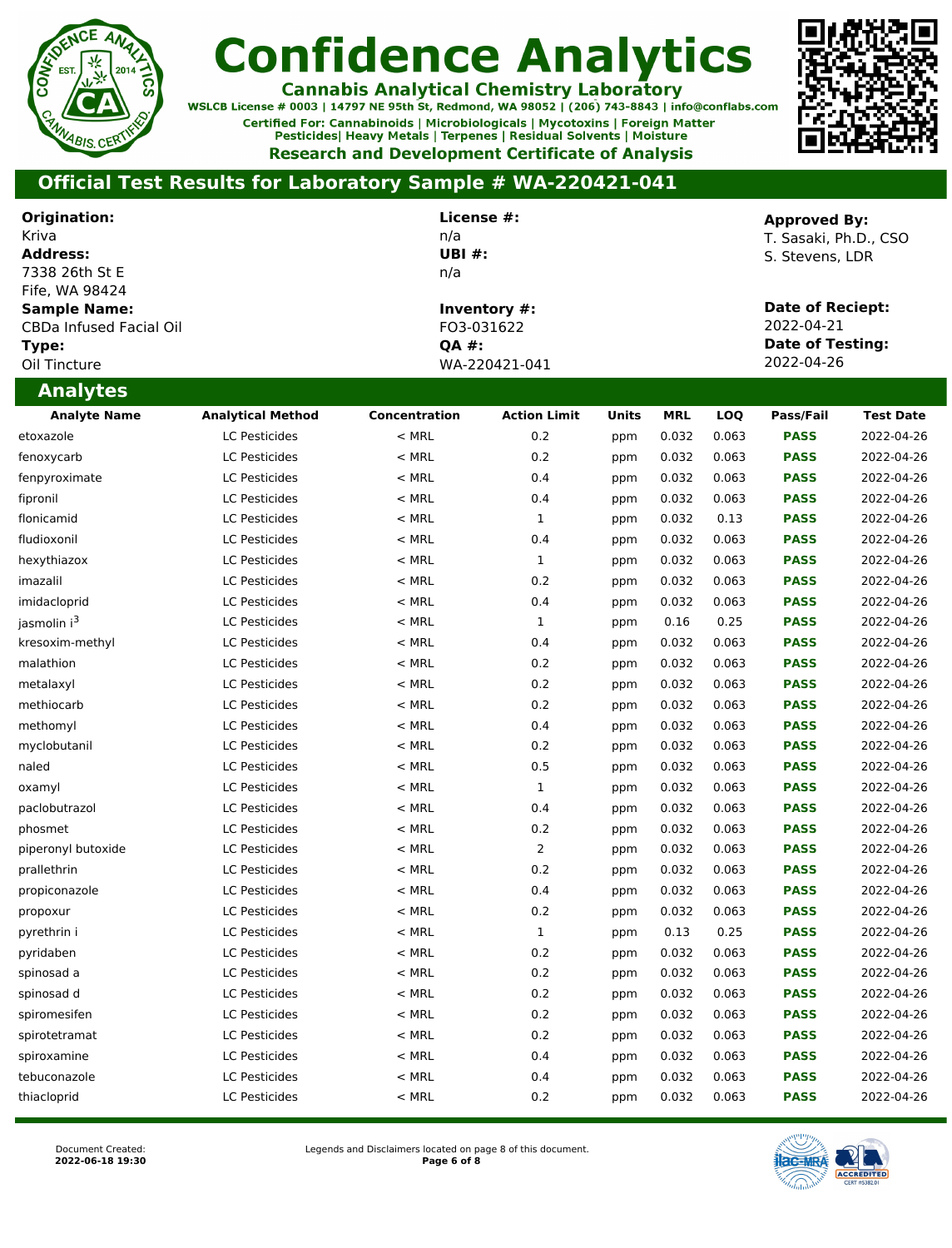

**Cannabis Analytical Chemistry Laboratory**<br>WSLCB License # 0003 | 14797 NE 95th St, Redmond, WA 98052 | (206) 743-8843 | info@conflabs.com Certified For: Cannabinoids | Microbiologicals | Mycotoxins | Foreign Matter Pesticides| Heavy Metals | Terpenes | Residual Solvents | Moisture **Research and Development Certificate of Analysis** 



| Origination:<br>Kriva<br><b>Address:</b><br>7338 26th St E<br>Fife. WA 98424   |                          | License #:<br>n/a<br>UBI $#$ :<br>n/a                       |                     |               |            |          | <b>Approved By:</b><br>T. Sasaki, Ph.D., CSO<br>S. Stevens, LDR                |                  |
|--------------------------------------------------------------------------------|--------------------------|-------------------------------------------------------------|---------------------|---------------|------------|----------|--------------------------------------------------------------------------------|------------------|
| <b>Sample Name:</b><br><b>CBDa Infused Facial Oil</b><br>Type:<br>Oil Tincture |                          | Inventory #:<br>FO3-031622<br><b>OA #:</b><br>WA-220421-041 |                     |               |            |          | <b>Date of Reciept:</b><br>2022-04-21<br><b>Date of Testing:</b><br>2022-04-26 |                  |
| <b>Analytes</b>                                                                |                          |                                                             |                     |               |            |          |                                                                                |                  |
| <b>Analyte Name</b>                                                            | <b>Analytical Method</b> | Concentration                                               | <b>Action Limit</b> | Units         | <b>MRL</b> | LOO      | Pass/Fail                                                                      | <b>Test Date</b> |
| thiamethoxam                                                                   | <b>LC Pesticides</b>     | $<$ MRL                                                     | 0.2                 | ppm           | 0.032      | 0.063    | <b>PASS</b>                                                                    | 2022-04-26       |
| total abamectin <sup>3</sup>                                                   | LC Pesticides            | $<$ MRL                                                     | 0.5                 | ppm           |            |          | <b>PASS</b>                                                                    | 2022-04-26       |
| total permethrins                                                              | LC Pesticides            | $<$ MRL                                                     | 0.2                 | ppm           |            |          | <b>PASS</b>                                                                    | 2022-04-26       |
| total pyrethrins <sup>3</sup>                                                  | <b>LC Pesticides</b>     | $<$ MRL                                                     | 1                   | ppm           |            |          | <b>PASS</b>                                                                    | 2022-04-26       |
| total spinosads                                                                | LC Pesticides            | $<$ MRL                                                     | 0.2                 | ppm           |            |          | <b>PASS</b>                                                                    | 2022-04-26       |
| trans-permethrin                                                               | <b>LC Pesticides</b>     | $<$ MRL                                                     | 0.2                 | ppm           | 0.032      | 0.063    | <b>PASS</b>                                                                    | 2022-04-26       |
| trifloxystrobin                                                                | <b>LC Pesticides</b>     | $<$ MRL                                                     | 0.2                 | ppm           | 0.032      | 0.063    | <b>PASS</b>                                                                    | 2022-04-26       |
| uniconazole                                                                    | LC Pesticides            | $<$ MRL                                                     | 0.1                 | ppm           | 0.032      | 0.063    | <b>PASS</b>                                                                    | 2022-04-26       |
| foreign matter - seeds & other                                                 | Foreign Matter           | $<$ MRL                                                     | $\overline{2}$      | $\frac{0}{0}$ | $\Omega$   | 0        | <b>PASS</b>                                                                    | 2022-04-26       |
| foreign matter - seeds & other                                                 | Foreign Matter           | $<$ MRL                                                     | $\overline{2}$      | %             | 0          | 0        | <b>PASS</b>                                                                    | 2022-04-26       |
| foreign matter - stems                                                         | Foreign Matter           | $<$ MRL                                                     | 3                   | $\frac{0}{0}$ | $\Omega$   | $\Omega$ | <b>PASS</b>                                                                    | 2022-04-26       |
| as                                                                             | <b>Heavy Metals</b>      | $<$ MRL                                                     | $\overline{2}$      | ppm           | 0.1        | 0.1      | <b>PASS</b>                                                                    | 2022-04-26       |
| cd                                                                             | <b>Heavy Metals</b>      | $<$ MRL                                                     | 0.82                | ppm           | 0.1        | 0.1      | <b>PASS</b>                                                                    | 2022-04-26       |
| hg                                                                             | <b>Heavy Metals</b>      | $<$ MRL                                                     | 0.4                 | ppm           | 0.1        | 0.1      | <b>PASS</b>                                                                    | 2022-04-26       |
| pb                                                                             | <b>Heavy Metals</b>      | $<$ MRL                                                     | 1.2                 | ppm           | 0.1        | 0.1      | <b>PASS</b>                                                                    | 2022-04-26       |
|                                                                                |                          | <b>END OF ANALYTE TABLE 1</b>                               |                     |               |            |          |                                                                                |                  |